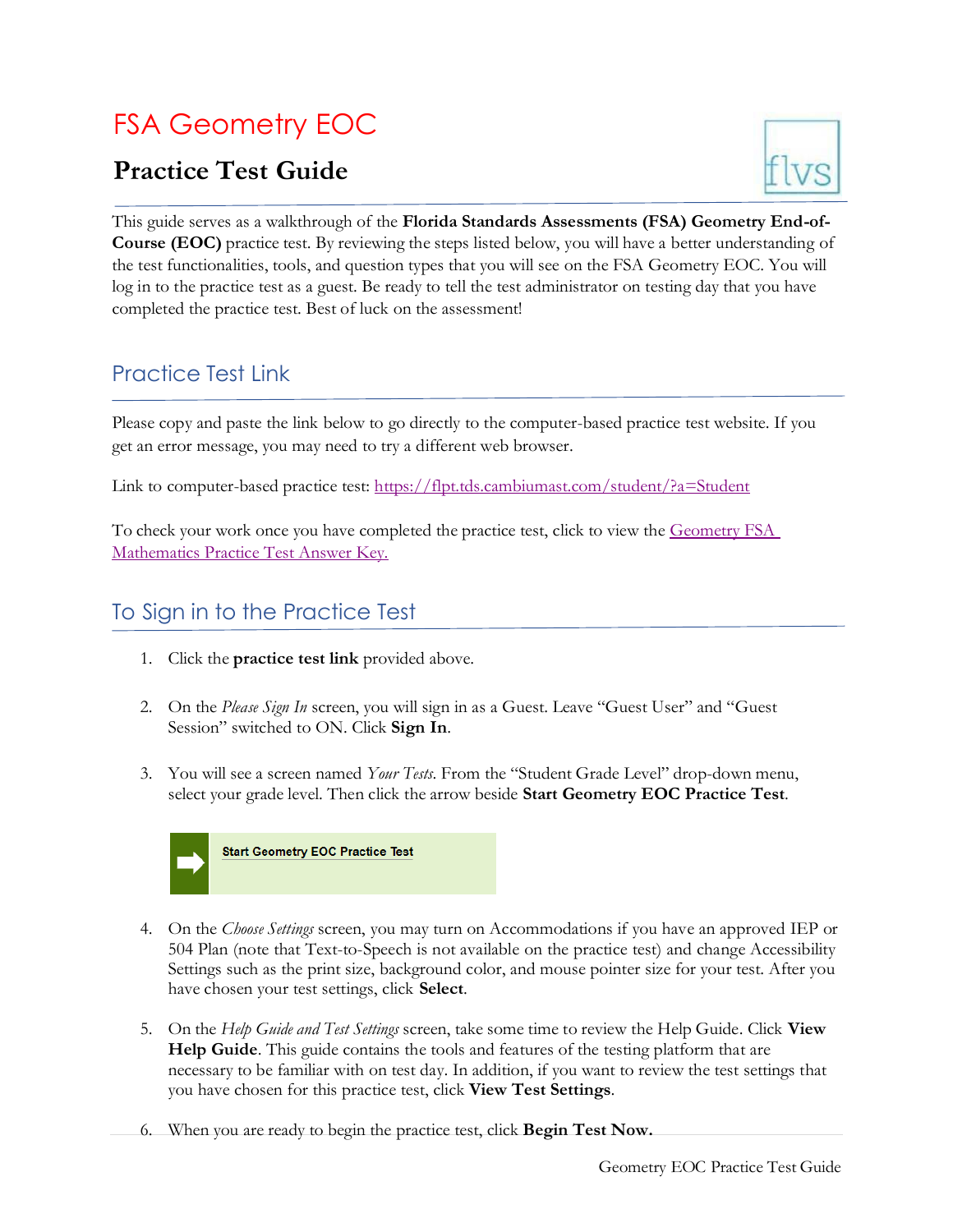## Overview of Test Tools and Features

**Before you begin answering the practice questions, take a moment to familiarize yourself with the available test tools and features. Each tool and its functionality is listed below.**



| Icon              | Description                                                                                                                                                                |
|-------------------|----------------------------------------------------------------------------------------------------------------------------------------------------------------------------|
|                   | <b>Help Guide</b> – offers an overview of all computer-based tools                                                                                                         |
|                   | <b>Item Summary drop-down list</b> – allows you to quickly move to different<br>questions; you may revisit questions you have already seen or move to the next<br>question |
| Next              | <b>Back and Next</b> buttons – allow you to move back and forth between<br>questions                                                                                       |
| Save              | <b>Save</b> button $-$ allows you to manually save your work. If you do not select this<br>button, the system automatically saves your work every two minutes              |
| Pause             | <b>Pause</b> button – allows you to pause and exit the test; you will not need to use<br>this button during the test unless instructed to do so by the test administrator  |
| <b>Formulas</b>   | <b>Formulas</b> tool – allows you access to the Geometry FSA Mathematics<br>Reference Sheet                                                                                |
| Line Reader       | <b>Line Reader</b> tool – helps you track line by line as you read a question                                                                                              |
| Zoom Out, Zoom In | <b>Zoom</b> buttons – allow you to increase and decrease the size of text                                                                                                  |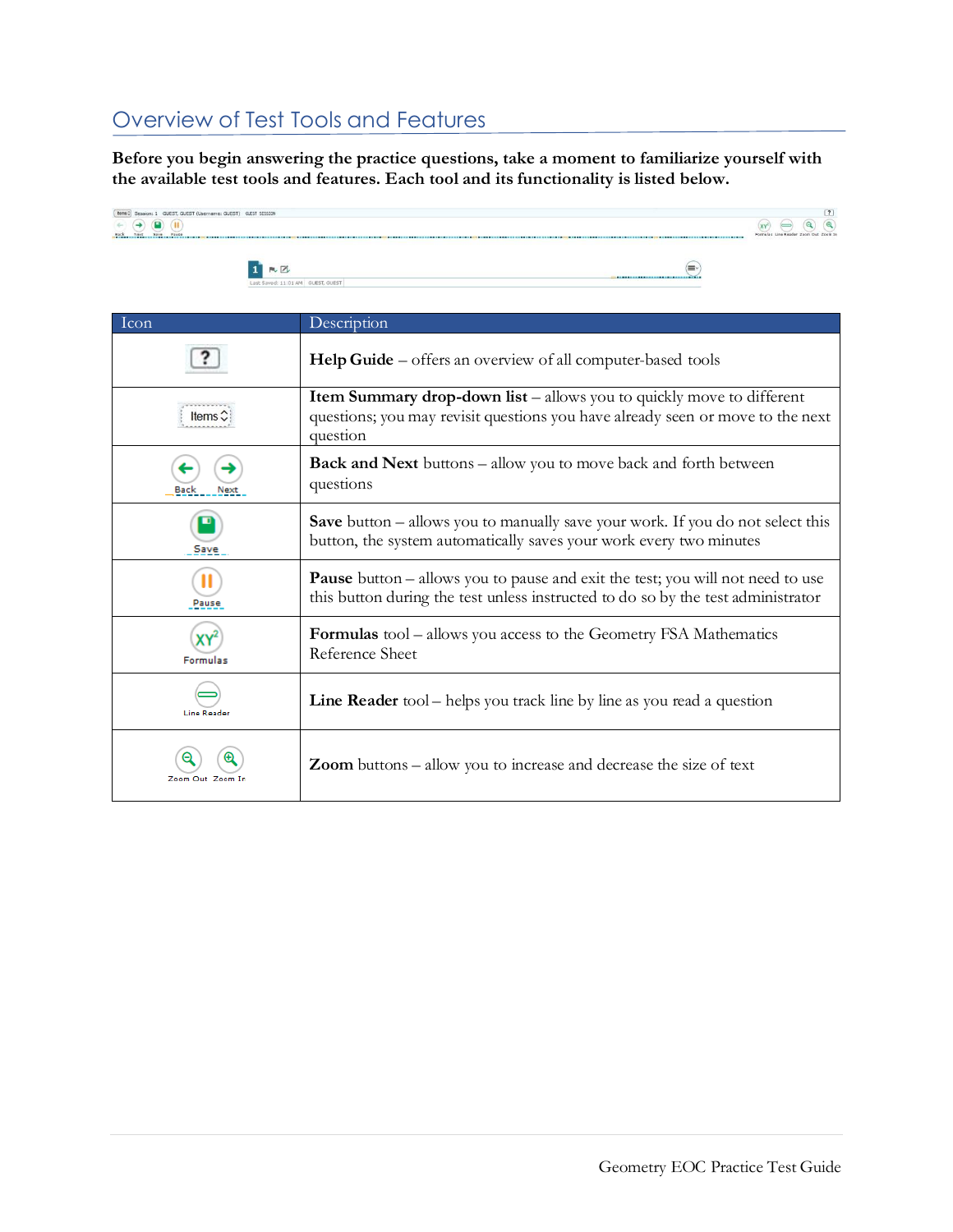|                                           | <b>Context Menu</b> – gives you access to the Tutorial, the Mark for Review tool,<br>the Notepad, the Highlight Selection tool, and the Strikethrough tool                                                                                                                                         |
|-------------------------------------------|----------------------------------------------------------------------------------------------------------------------------------------------------------------------------------------------------------------------------------------------------------------------------------------------------|
| <b>Tutorial</b>                           | <b>Tutorial</b> tool – allows you to view a short video that demonstrates how to<br>respond to a particular question type                                                                                                                                                                          |
| <b>Mark for Review</b>                    | <b>Mark for Review</b> – allows you to flag a question that you might want to<br>review at a later time; you may also click Unmark Review Item                                                                                                                                                     |
| Notepad                                   | <b>Notepad</b> – allows you to take notes during the test. There is a notepad for<br>each new question and the writing will be saved for the duration of the test.<br>Your writing in the notepad tool will not be included as part of your response.                                              |
| Highlight Selection $\blacktriangleright$ | Highlight tool - allows you to highlight text within the question and answer<br>choices. You must first select the text to activate this tool. You may also click<br>Remove Highlight to remove certain portions of highlighting or Reset Highlighting<br>to remove all instances of highlighting. |
| Strikethrough                             | <b>Strikethrough</b> tool – allows you to cross out answer choices that you have<br>eliminated as possible correct answers. Only available for multiple-choice and<br>multiselect item types.                                                                                                      |
| Calculator                                | <b>Calculator</b> tool – available for Session 2 only                                                                                                                                                                                                                                              |
|                                           | <b>Expand/Collapse Panel</b> – allows you to expand the reading panel or the<br>question and answer panel so that either side covers the entire screen                                                                                                                                             |

## Types of Test Questions and Review

**Use the steps below to follow along with the practice test. This guided practice will help you gain familiarity with the types of test questions you will see on the FSA Geometry EOC. The steps explain each item (or question) type, and then allow you to practice on your own.**

*Note: if you attempt to move forward in the practice test before answering the question, you will receive a message alerting* you that you have not selected an answer for that particular item. During this item review, click Yes each time this message *appears.*

1. First, we will review Questions 1-19 and then you may practice on your own. To begin, Question 1 is an **equation editor item**. For this item, the keypad must be opened from within the answer area. First, you will read the question or instructions on the screen. After you finish reading the instructions, you will click the keyboard icon in the answer area. A cursor will appear inside the answer area and the keypad will open in a window at the bottom of the screen. Use the buttons on the keypad to create your answer. To close the keypad, click  $\otimes$ . Other items of this type may have multiple answer areas. For those items, in order to see if the keypads have additional functions or buttons, you must open the keypad for each answer area. This keypad has buttons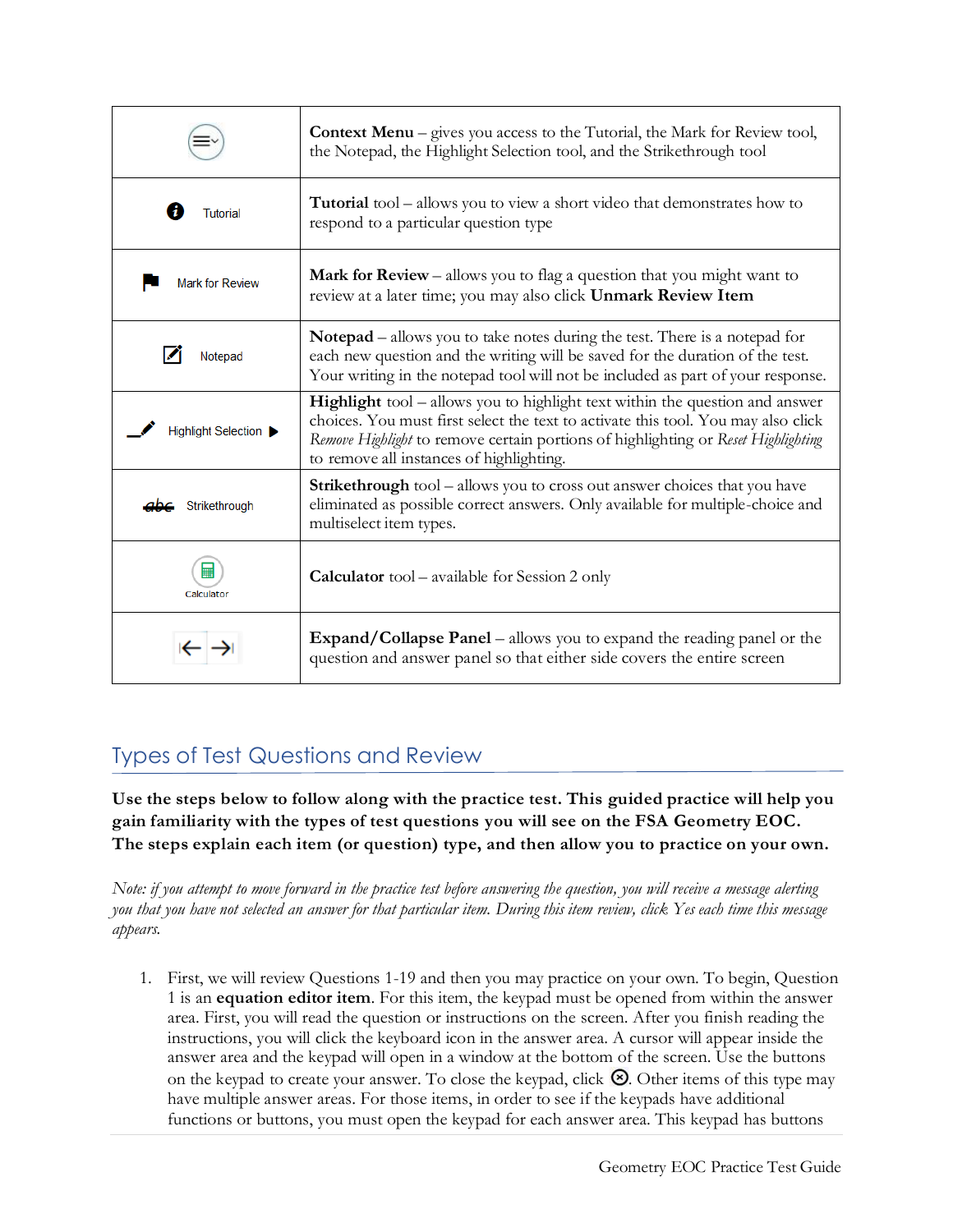on the keypad that we will go over later during this practice test session. Remember that this tool is *not* a calculator. It will not perform calculations for you. It only allows you to enter the response or expression required to answer the question. Practice locating the answer area and entering some numbers or expressions into the space now. You can either click the numbers or functions on the screen or use your keyboard.

- 2. Click *Next* to move to Question 2, which is a **matching item**. For this question, you are required to read the item and look at the pictures in the table. Click the boxes which match the answer. To remove a checkmark, click the box again.
- 3. Click *Next* to move to Question 3, which is another **equation editor item**. For this equation editor item, the keypad is already displayed at the bottom of the screen. Similar to the first item, you may also use the keys on the keyboard to create an answer. Begin by clicking in the answer space, which is the blank box below the instructions and above the equation buttons. Once you click in the answer space, you will see a cursor. Practice entering some numbers into the space now. You can either click the numbers on the screen or use your keyboard. Along with a numerical keypad, here is a description of the icons you may use to assist you with your answer:

| These arrows allow you to move back and forth between characters you<br>have typed into the answer space. You can also use the arrows on your<br>keyboard or click on the space to which you want to move your cursor. |
|------------------------------------------------------------------------------------------------------------------------------------------------------------------------------------------------------------------------|
| These arrows allow you to undo and redo your last action.                                                                                                                                                              |
| This is the delete button which can be used to remove parts of the answer.<br>You can also use the backspace or delete keys on your keyboard.                                                                          |
| Decimal point                                                                                                                                                                                                          |
| Negative sign                                                                                                                                                                                                          |

- 4. Click *Next* to move to Question 4, which is an **edit task with choice item**. For this question, you click each highlighted blank, click the down arrow, and select the best answer from the drop-down list. Click *OK* to apply that selection. Click *Cancel* to exit without selecting an answer. Repeat this for each shaded blank in the item.
- 5. Click *Next* to move to Question 5, which is a **drag-and-drop hot text item**. This question type requires you to place and move items to an answer space. To begin, you will read the question or instructions on the screen. You will see an object bank and an answer space. For this question, the object bank is in the area below the answer space. Click on an item in the object bank and drag it into the answer space. Read the instructions carefully to see how many items you should move. If you need to change an answer once you have dragged the item from the object bank to the answer space, you can drag the item out of the answer space and back into the object bank.

Remember that you should only leave items in the answer space that are meant to be part of your answer. When you are finished responding to the question, check to make sure that the answer space does not have any extra objects that do not belong.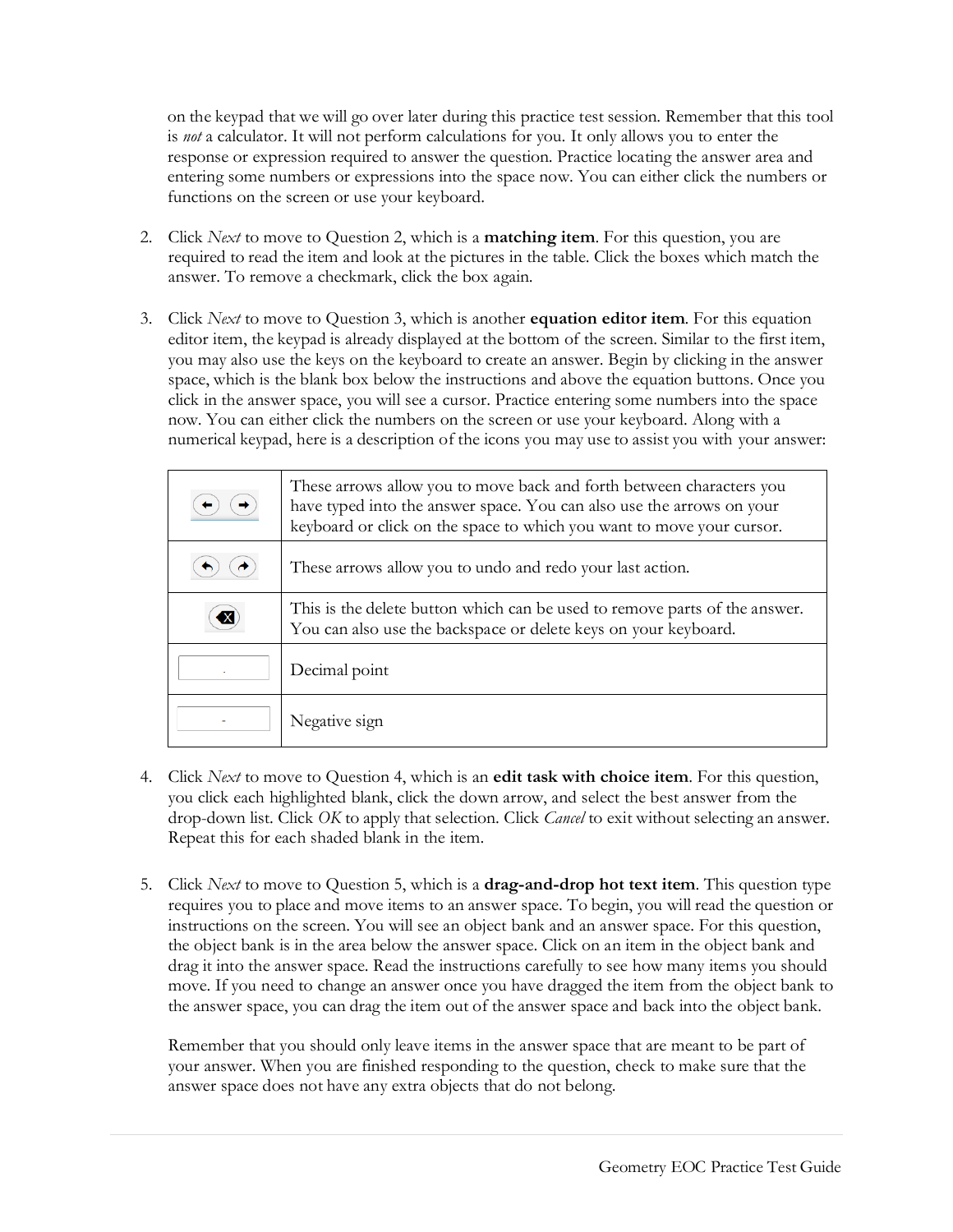- 6. Now, click *Next* and then *Yes* on the pop-up message until you reach Question 7. This is an **open response item** and requires you to type your answer into an answer space with your keyboard. Click in the answer space and practice typing a response.
- 7. Click *Next* to move to Question 8. This is a **multiselect item** which requires you to choose **all** of the answers you think are correct (i.e., there is more than one answer). First, you will read the question or instructions on the screen. After you finish reading the question, read the answer choices. Finally, click on the button next to the answer options you want to select. A checkmark will appear in the box. To remove a checkmark, click the selected box again.

Sometimes, this question type will tell you a specific number of items to select. Others, such as this question, ask you to select "all" correct options without specifying a number. You will have either five or six options to select from a multiselect item.

- 8. Now, click *Next* and then *Yes* to the pop-up message until you reach Question 10. This question type is a **multiple-choice item** and requires you to choose the answer you think is correct. To begin, you will read the question or instructions on the screen. After you finish reading the question, read the answer choices. Finally, click the button next to an answer option to select your answer. The button will become filled in.
- 9. Click *Next* and then *Yes* to the pop-up message until you reach Question 12. This is a **graphic response item display or GRID item**. Different GRID items will require you to respond in different ways. For this item, select from the list of items below each blank space. To change your answer, selecting a different answer will automatically replace the previous answer.
- 10. Click *Next* and then *Yes* to the pop-up message until you reach Question 14, which is another **equation editor item**. For this item, you will see the numerical keypad, along with the decimal point and negative sign. The features on the right side of the equation buttons panel are for special functions that will allow you to create equations or expressions. These buttons will vary based on the question. If your keyboard has the equivalent of these buttons, you may use your keyboard to type that function as well. For this question, you will see the following special buttons:

|     | On the first row are the variables $x$ and $y$ .                                                                            |
|-----|-----------------------------------------------------------------------------------------------------------------------------|
| ÷   | On the second row are the add, subtract, multiply, and<br>divide buttons.                                                   |
| $=$ | On the third row are the less than, less than or equal to,<br>equal to, greater than or equal to, and greater than buttons. |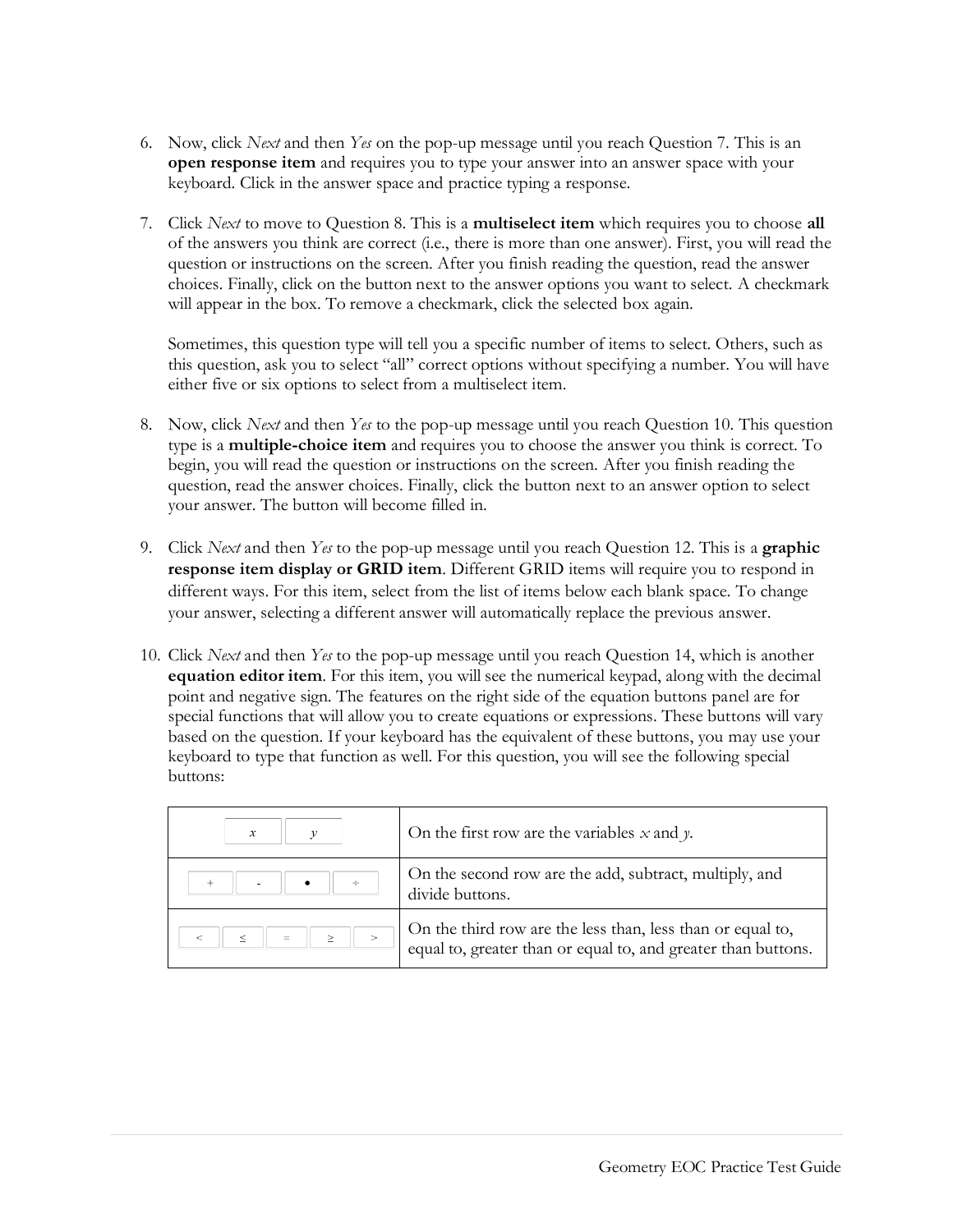| 믐                                                  | The fraction button will create two boxes to form a fraction, with one<br>box for the numerator and the other for the denominator. When you<br>click the fraction button, your cursor will automatically move to the<br>numerator. You will enter in a number for the numerator and then use<br>the down arrow to move to the denominator. Note that you can add<br>multiple numbers and symbols in both the numerator and the<br>denominator. To move outside of the fraction, use the arrow buttons or<br>click outside of the fraction to move your cursor. |
|----------------------------------------------------|----------------------------------------------------------------------------------------------------------------------------------------------------------------------------------------------------------------------------------------------------------------------------------------------------------------------------------------------------------------------------------------------------------------------------------------------------------------------------------------------------------------------------------------------------------------|
| $\Pi^{\Box}$<br>$\square_0$                        | The exponent and subscript buttons will allow you to add an exponent<br>or subscript to a previously entered numeral. Once you have entered the<br>base number, click the exponent or subscript button. The cursor will<br>move into the higher box for the exponent or the lower box for the<br>subscript. Enter the exponent or subscript number. Use the right arrow,<br>either on the screen or on your keyboard, to move out of the exponent<br>or subscript function.                                                                                    |
| $\circ$                                            | The parentheses button will create a pair of parentheses. The absolute<br>value button will create a pair of bars. Once you click the parentheses or<br>absolute value button, your cursor will automatically move inside the<br>parentheses or bars. Move the cursor outside of the parentheses or<br>absolute value bars to continue your equation.                                                                                                                                                                                                          |
| 沥<br>√∏                                            | The square root button will create a box set as the active region under a<br>square root. When you click the <i>nth</i> root button, your cursor will<br>automatically move to the index. You will enter a number for the index<br>and then use the right arrow on your keyboard or click in the radicand<br>box to move to the radicand.                                                                                                                                                                                                                      |
| π                                                  | The pi button creates the pi symbol. Use the right arrow on your<br>keyboard or click in the space to the right of the pi symbol to move the<br>cursor.                                                                                                                                                                                                                                                                                                                                                                                                        |
| i                                                  | The variable <i>i</i> .                                                                                                                                                                                                                                                                                                                                                                                                                                                                                                                                        |
| sin<br>$\cos$<br>tan<br>arcsin<br>arccos<br>arctan | The trigonometric function buttons (sine, cosine, tangent, arcsine,<br>arccosine, and arctangent) allow you to add these functions to your<br>answers.                                                                                                                                                                                                                                                                                                                                                                                                         |

Practice responding to Question 14 now. Be sure to practice using all of the equation buttons.

11. Now, click *Next* and then *Yes* to the pop-up message until you reach Question 17. This is a **three-part item**. Part A is a multi-select item (there is more than one answer), Part B is a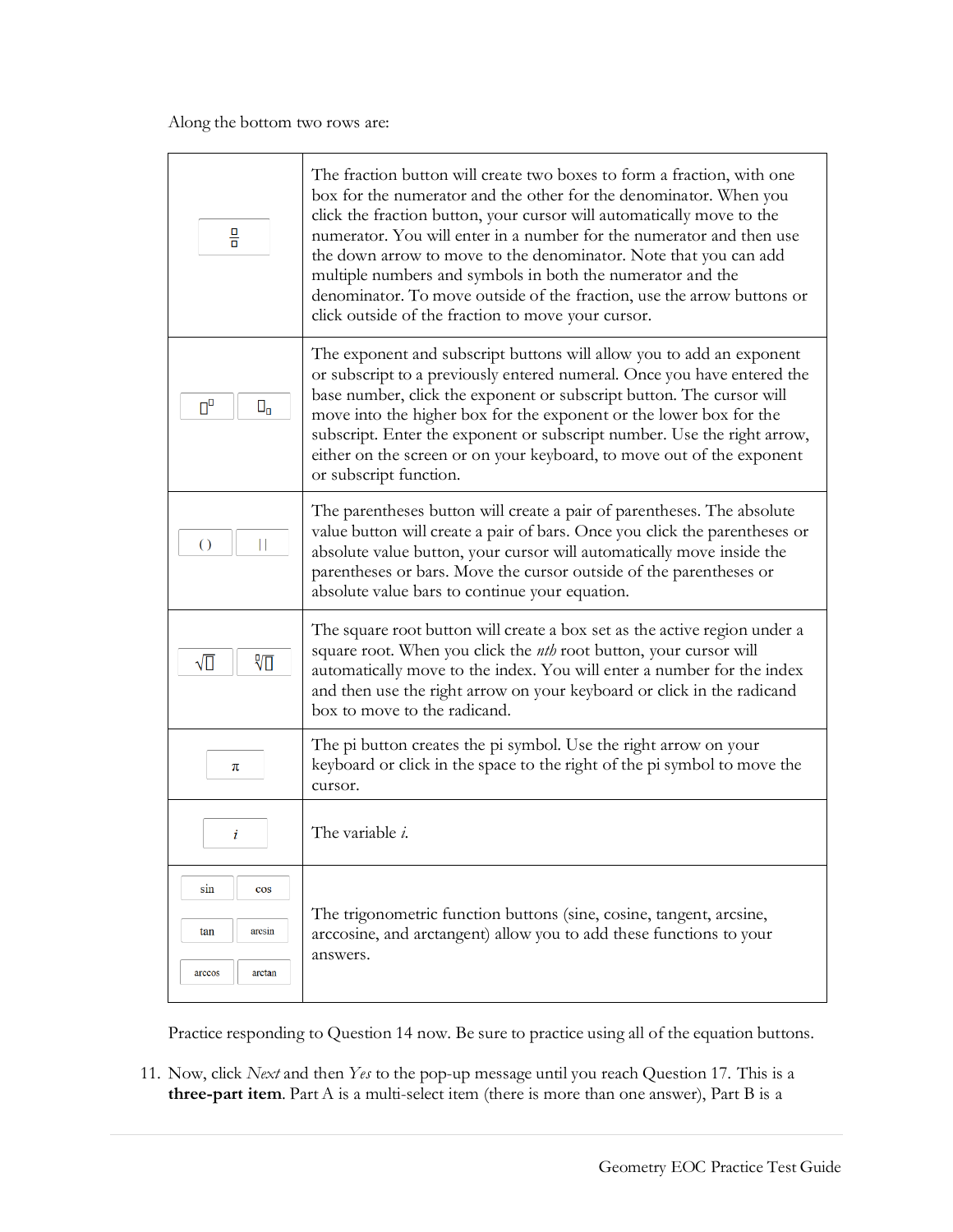multiple-choice item, and Part C is an editing task with choice item. **You must answer each part to receive credit.**

- 12. Click *Next* and then *Yes* to the pop-up message until you reach Question 19. This question type is a **table item** and requires you to click in the blank cells in the table and type in your responses. Only numerical values are accepted for table items. If you enter a non-numerical value into the box, you will receive an error message. Practice clicking in the blank cells and typing responses.
- 13. **Now, you may begin Session 1 of the practice test. Return to Question 1 and read and respond to each question while practicing using the tools available for this session. There are 19 practice items in this session. Remember, if you need assistance understanding how to answer a question, you can click the Tutorial button under the context menu:**
- 14. Now, we move to the next session to finish describing all item types in this assessment. From Question 19, click the *Next* button to access the review screen. On this screen, you will have the option to review any unanswered or flagged items to complete Session 1. If you marked any questions for review, you will see a flag icon  $\left( \begin{array}{c} \blacksquare \end{array} \right)$  next to the question number reminding you that you marked that item for review. If you wanted to review your response, you would click on the box with the question number and flag icon in it. You would then be taken back to the question you had marked for review. If you had left any questions unanswered, those questions would also be indicated on this screen with a triangle  $($
- 15. Click *Next*. A message will appear, asking you if you want to leave the session. Click *Yes*. You should now see Question 20 on your screen. Notice that during Session 2, you will see the Calculator tool available to you in the upper-right hand corner of your screen. Look for:
- 16. Now, click *Next* and then *Yes* on the pop-up message to move forward until you reach Question 33, which is a **three-part item**. Part A is a multiple-choice item, Part B is a GRID item, and Part C is an edit task choice item. Remember, if an item has more than one part, you must complete each part of the item.
	- a. For Part A, you will click the answer you think is correct.
	- b. Part B requires you to use the **Add Arrow** tool ( $\text{Ad}$  Arrow  $\leftarrow$ ) and then drag and drop items from an object bank onto the answer area. To add an arrow, first click the Add Arrow button and then click on the first point and drag the line to the second point. An arrow will appear between the two points. To delete an arrow, click the Delete button  $(\Box$  Delete  $\Box$ ) and then click on the line of the arrow you want to delete. You can also delete one of the points to which the line is connected by clicking on that point. Deleting a point to which a line is connected will delete that line.
	- c. For Part C, you will select the best word or phrase from each drop-down list.
- 17. **Now, you may begin Session 2 of practice test. Return to Question 20 and read and respond to each question while practicing using the tools available for this session.**